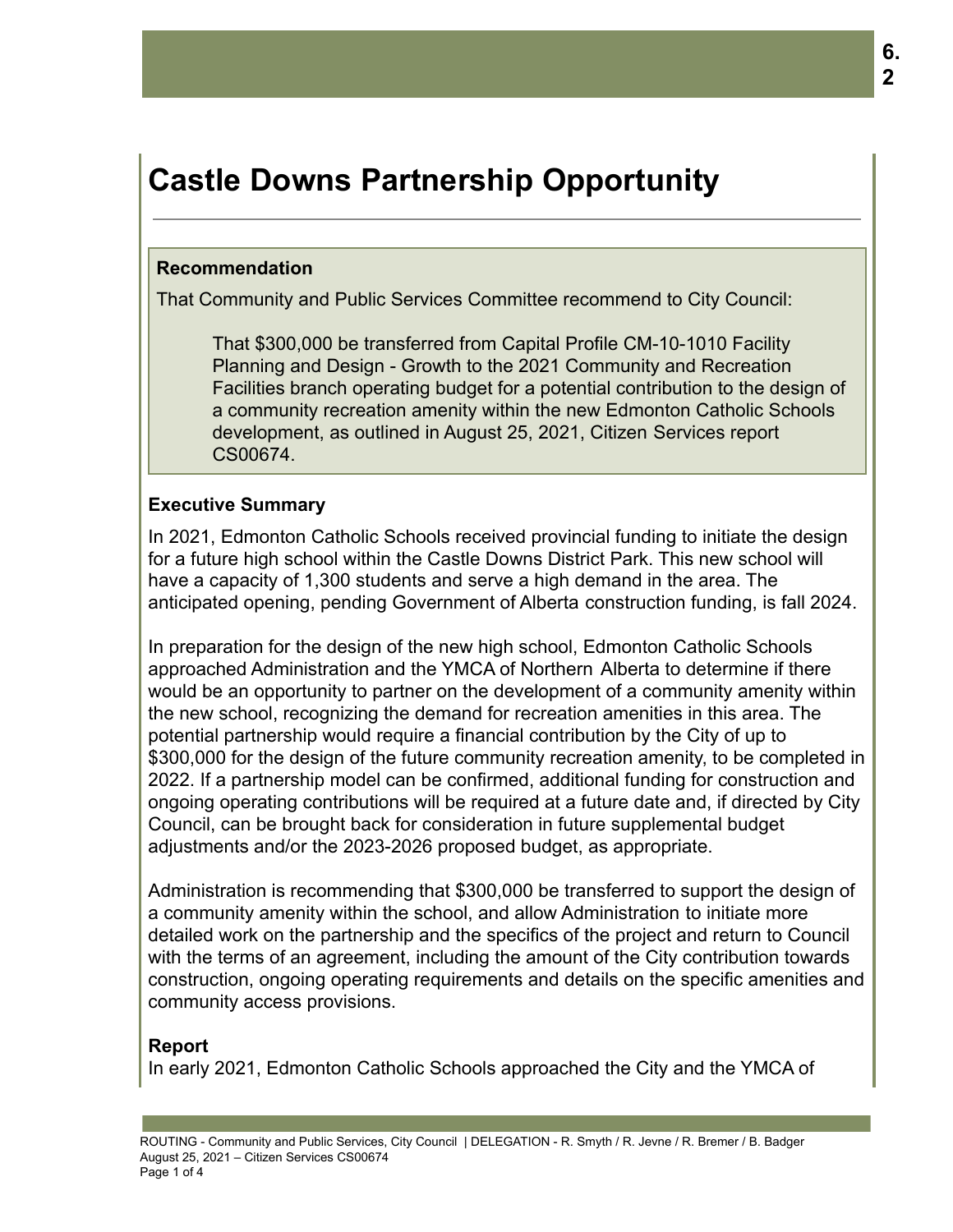Northern Alberta to explore the possibility of constructing a new community recreation amenity as part of development of a new high school on the Castle Downs District Park. This would be similar to the partnership the City entered into with Edmonton Public Schools to develop the Community Centre in the Dr. Anne Anderson High School in Heritage Valley. This potential partnership could offer an opportunity to enhance access to recreation amenities in the northwest area of the city, including access to gymnasiums and community programming spaces for targeted community programming. This opportunity is supported by City Policy C187A, Enhancing Community Facility Services through Partnerships, which states that the City will seek out partnerships or opportunities that improve service levels and support innovative ways to provide public recreation and leisure opportunities.

Castle Downs District Park located in northwest Edmonton meets a variety of community needs as a central hub district park. Amenities located within this park include a playground, spray park, skateboard park, sports fields and diamonds, and walking trails. In addition to park amenities, the City of Edmonton recently renovated the twin pad arena and oversees the Castle Downs Park Pavilion. During the winter, an outdoor skating rink is maintained by the City. The Castle Downs Family YMCA is also located on the park site with amenities including a fitness centre, gymnasium, leisure and teach pool, a daycare and the Family Resource Centre. This park is situated on the potential future LRT line with a designated stop proposed at the high school location.

Administration is seeking approval to transfer \$300,000 from Capital Profile CM-10-1010 Facility Planning and Design - Growth to the Community and Recreation Facilities operating budget for a potential contribution from the City to the design of a new high school being developed by Edmonton Catholic Schools. Under the potential partnership model, the City could contribute up to \$300,000 to the design of the facility in order to include additional community amenities as part of the design scope.

At this time, the Government of Alberta has not confirmed which type of development model will be used for this project. If a public-private-partnership model is confirmed, Administration will work with Edmonton Catholic Schools and the Government of Alberta to determine what impacts this would have to the partnership model and the community amenity. A partnership model may not be feasible under a public-private-partnership, in which case the City would not provide design funding towards an additional amenity. If the model does not meet the requirements and needs of the partners, the funding contribution and additional community amenity would not move forward. The design of the school would proceed without the community amenity in order to meet their schedule of a fall 2024 opening (pending construction funding).

If the opportunity to contribute to the design of a community amenity within the high school is confirmed by the partners, Administration will develop a funding agreement outlining the terms and conditions of the design funding.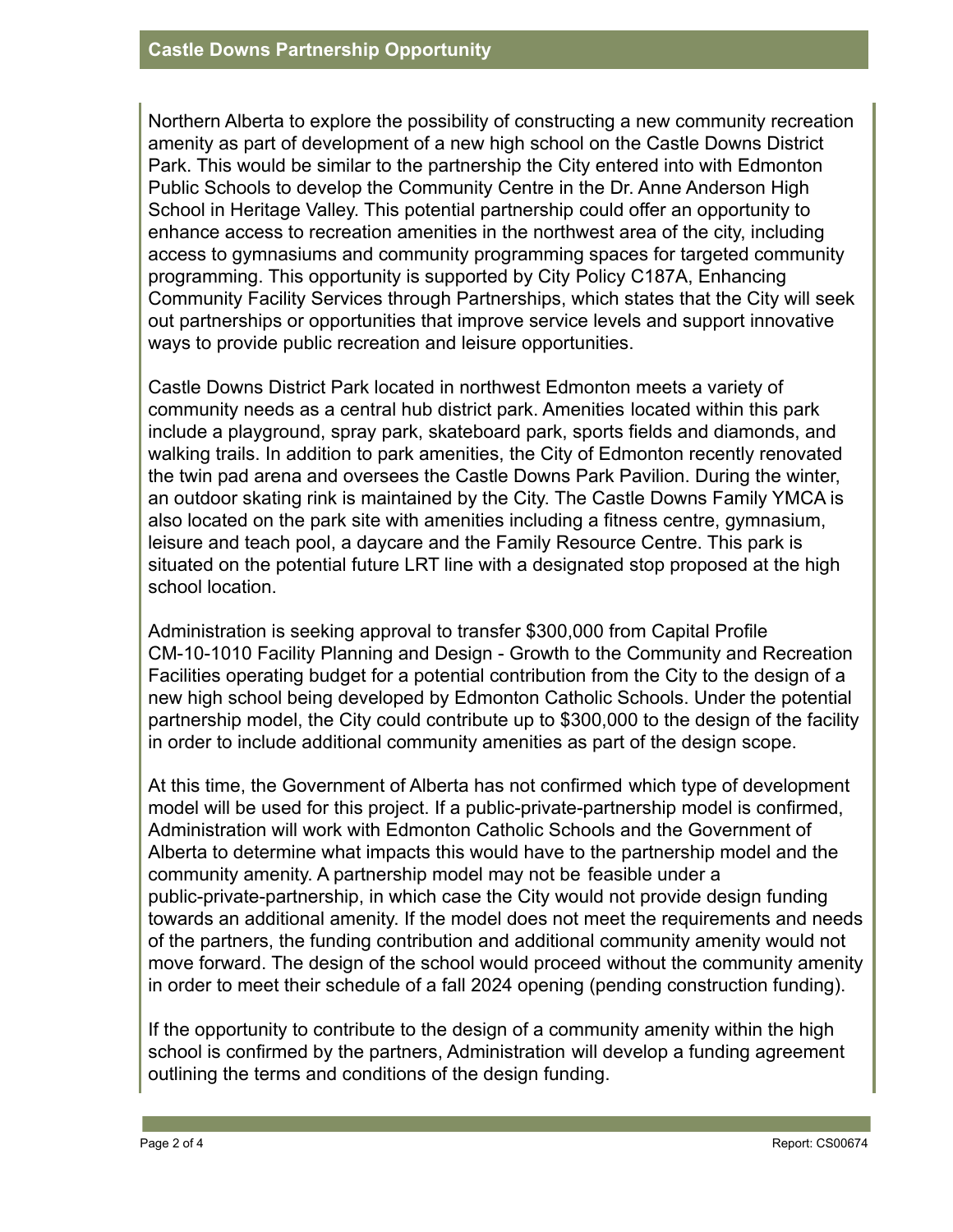#### **Budget/Financial Implications**

Administration recommends that \$300,000 be transferred from Capital Profile CM-10-1010 Facility Planning and Design - Growth to the 2021 Community and Recreation Facilities operating budget for a potential City contribution. Funding would be dependent upon the confirmed partnership model.

Future construction and operating funding will be determined once design is completed by the end of 2022. At that time, Administration would return to City Council with a further funding request for the construction contribution if the design meets the needs of Administration and a partnership model has been defined.

Based on the experience with Dr. Anne Anderson High School partnership, Administration anticipates that the total construction funding requirements including design costs would be in the order of \$5.5 million on a one-time basis and would need to be refined as design progresses. A request for additional construction funding would be brought forward for City Council's consideration at future budget deliberations. Payments for the design would be required in 2022 with construction funds required in 2023-2024.

Future operating support costs to the City, based on projections from the Dr. Anne Anderson High School facility, are anticipated to be approximately \$300,000 annually and would commence in 2024 upon opening. The funding request would be brought forward as operating impacts of capital in the 2023-2026 proposed budget and would require tax levy funding or other ongoing funding strategies. Further details are required specific to lifecycle and operational contributions and could differ from the estimate quoted in this report.

## **Public Engagement**

Edmonton Catholic Schools is not required to complete public engagement for its infrastructure requirements. Engagement by the City and other potential partners will need to be determined if a partnership proceeds.

| <b>Corporate Outcome:</b> Edmontonians use facilities and services that promote healthy living. |                                                                                                          |                |                    |  |  |  |  |
|-------------------------------------------------------------------------------------------------|----------------------------------------------------------------------------------------------------------|----------------|--------------------|--|--|--|--|
| <b>Outcomes</b>                                                                                 | <b>Measures</b>                                                                                          | <b>Results</b> | Targets            |  |  |  |  |
| Citizens utilize the recreation facility to<br>improve their health and wellness                | Recreation facility and<br>2020: 3.226.075<br>attraction attendance<br>2019: 9.169.310                   |                | Ongoing: 9,000,000 |  |  |  |  |
|                                                                                                 | Overall facility<br>customer satisfaction<br>(according to facility)<br>customer satisfaction<br>survey) | 2020: 85%      | 90%                |  |  |  |  |

## **Corporate Outcomes and Performance Management**